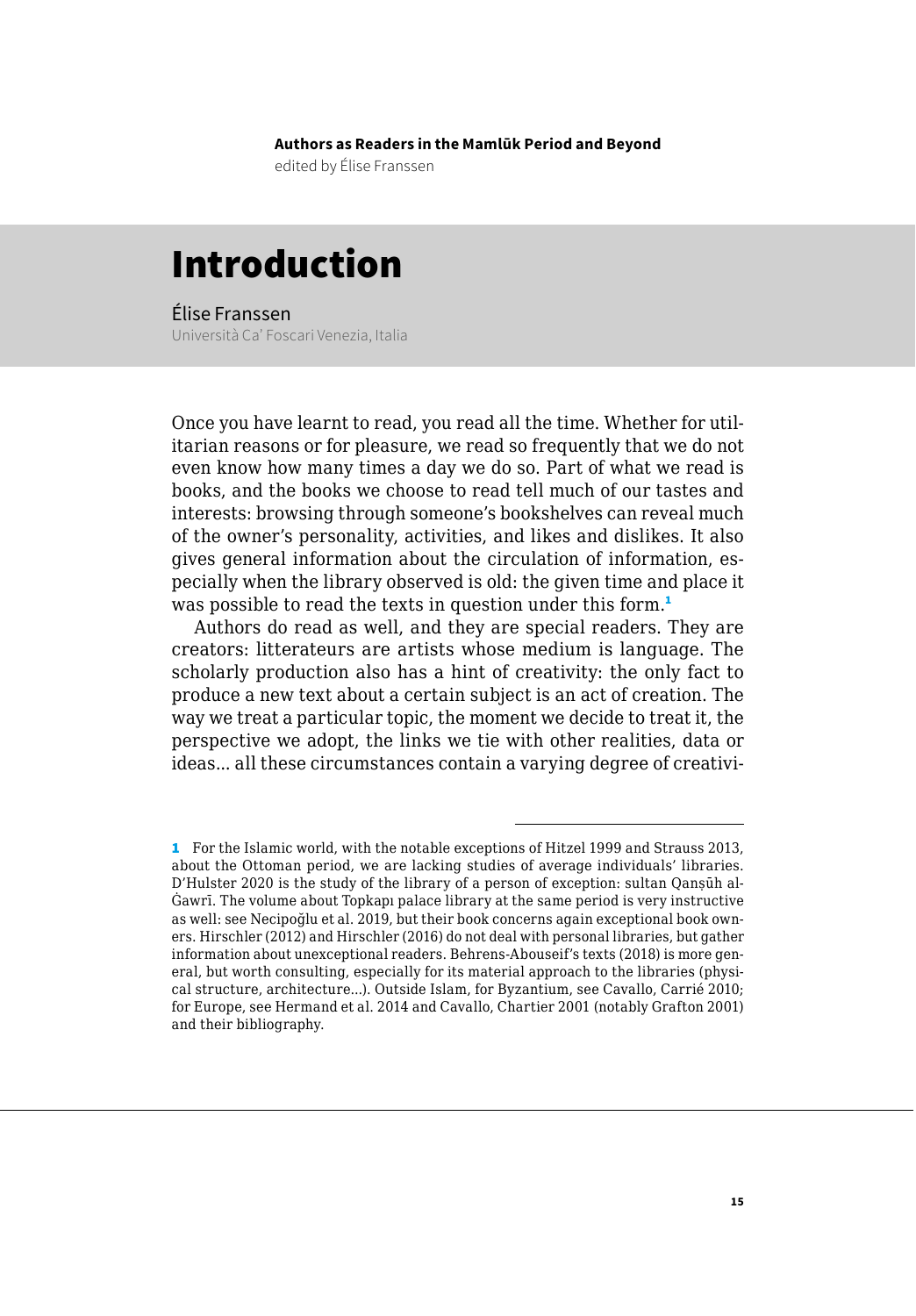ty. Nothing is lost, nothing is created, everything is transformed: we only reshuffle material seen, heard, read, or lived elsewhere. Thus, authors' libraries are extremely informative: the books owned by a certain author tell a lot of his/her tastes and subjects of predilection, but also of his/her past, present and future (possible) works.<sup>2</sup>

How can we approach an author's library? Sometimes, lists of books are known: this is the case for Ibn ʿAbd al-Hādī's (d. 744/1343), for instance.<sup>3</sup> Some authors' biographies also include indications about their library. Another source of information about an author's readings is the marks he/she left on the books read: consultation notes, comments, marginalia, ex-libris... The mere presence of these "paratexts"<sup>4</sup> is already a source of information at least at two different levels. The first level is the information provided by the mark: this author owned/read/studied this book. It is already very useful and can be put in relation with the bio-bibliography of the author in question. The second level is the importance given to the record of this information. For the ex-libris, a first explanation is straight-forward: when lending or losing a book, one can more easily find it again when one's name is on it. The way to express one's ownership can be meaningful: the example of Poliziano citing his friends in his ex-libris is eloquent (see chapter 3): it inscribes himself in a network of litterateurs.<sup>5</sup> Similarly, the vocabulary used by al-Ṣafadī or al-Maqrīzī to indicate their consultation and note-taking of a certain manuscript is interesting as well (see chapters 3 and 5): the terms chosen imply the reading, and sometimes the note-taking, the excerpting, or the extracting of the book read. The analysis of such short inscriptions opens a window on their scholarly methods. Many authors leave traces of their reading in the margins of the books. These marginalia can be of many different types:<sup>6</sup> comments, sometimes disparaging for the text or its author (see al-Maqrīzī in chapter 6), thoughts, links with other information or readings, even first drafts for a new book; in the latter case, reading the marginalia is like attending the formation of a new idea, the fertilisation of one mind by an idea, a text, or, more precisely, the reading of a text. Indeed, as noted by Ferrer,<sup>7</sup> the marginal note is the reference to the moment of the

<sup>2</sup> Several examples of authors' libraries will be cited in the next pages. Let us begin with Açıl 2015; Haarmann 1984; Kohlberg 1992; Liebrenz 2018; Mejcher-Atassi 2019.

<sup>3</sup> Hirschler 2020.

<sup>4</sup> Term forged by Genette to designate any peripherical text with regard to the actual text of the book or manuscript in presence. Among others, see Genette 1982.

<sup>5</sup> Grafton 2001, 259-60.

<sup>6</sup> Jackson 2002 offers a wide panorama and reflection on English-language marginal annotations on books, dating back to the period between 1700 and 2000.

<sup>7</sup> Ferrer 2001, 21.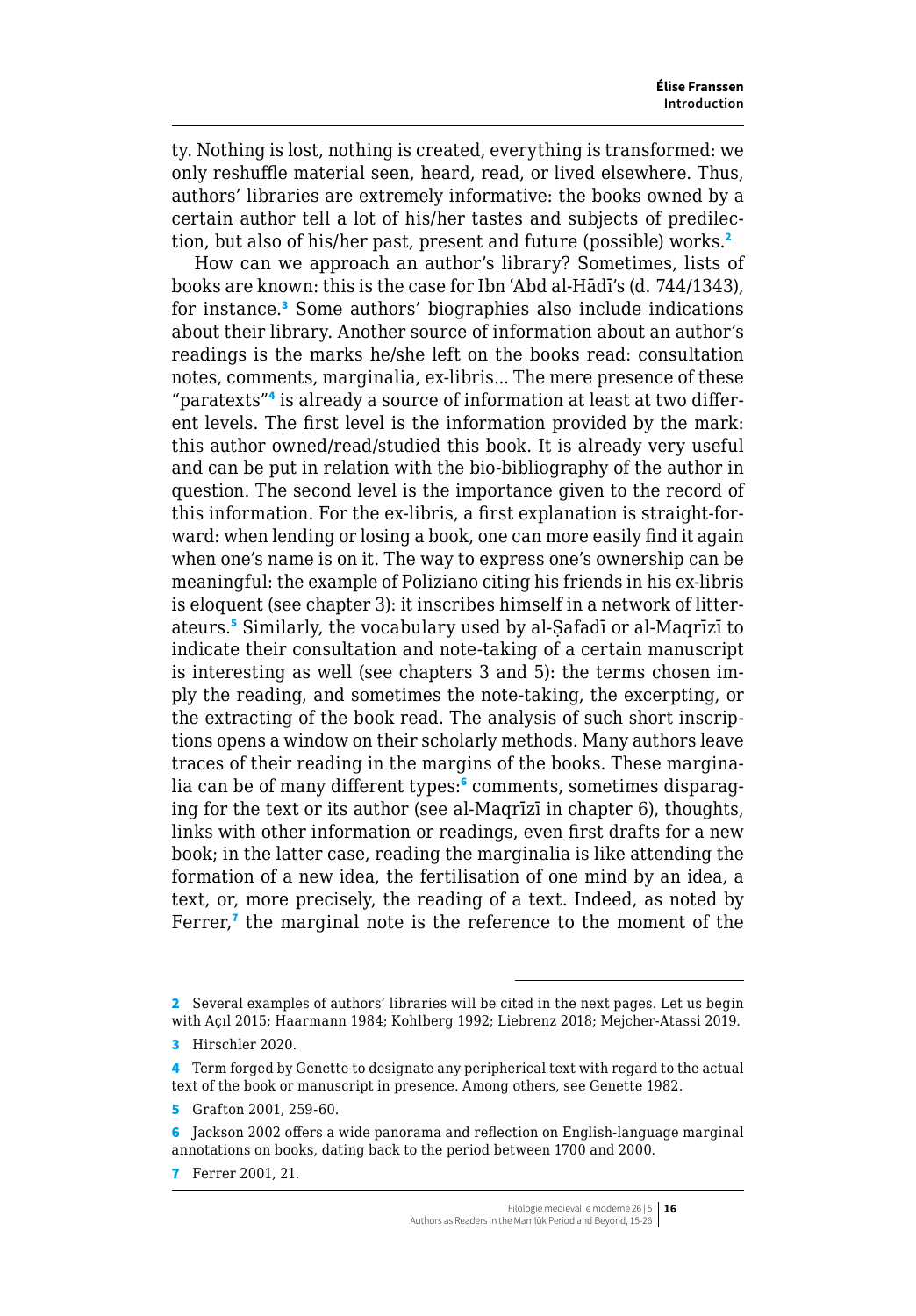reading, in the present, soon past, but it is oriented towards the future – the re-reading of the note – , and hence becomes the materialisation of this past moment of reading, of this fecund "meeting between [an author]'s disposition of mind and a text, and it carries in itself the sprout of a new text".<sup>8</sup>

Traces of reading experiences, but also of what we saw, heard, or lived remain in our brain and integrate our memory, a reservoir that I imagine as a great inner library, with shelves and boxes, arranged according to specific classifications (subjects, rhymes or sonorities, ideas, but also circumstances of one's life when reading something...) that constitute the basis for our new ideas, and this is even more true for authors. It enters what Ferrer calls "authors' virtual library": the intertextual references found under an author's pen in any writings of his/her, attesting his reading of a certain text.<sup>9</sup> From these references, the researcher can reconstruct a collection of titles and texts of which the author in question was aware. These intertextual references can be found in published texts, but also in 'genesis documents', like notebooks, reading journals, drafts etc.

Indeed, next to the "marginalists" who write directly on the book pages, there are the "extractors" who dismantle the text and write down part of it elsewhere.<sup>10</sup> Because they feel they have to sustain their memory, or fear not to remember perfectly what they have just read or heard, these readers write down what they deem important to be recorded, for instance in a reading journal or in a commonplace book, an in-between place to store someone else's words in order to remember them and perhaps use them oneself. We will see examples of such tools for pre-modern and modern Islam in the coming pages (especially in chapters 3 and 8); they were already used in Antiquity; examples of similar sorts of compendia are sporadically known in Europe from the twelfth century, and were in favour during the Renaissance and still during the Enlightenment but with more reluctance.11 Such collections of excerpts are meant to meet several requirements: we already mentioned the demand for memory; second, writing down something read (or heard) is also a way to study it and appropriate it; third, it is the place where an author can find an argument, an example, or a thesis developed by someone else (and their more or less precise bibliographical references), in order to use it in

<sup>8</sup> "[La note] est le mémorial d'une rencontre entre le texte et une disposition d'esprit, mais aussi l'épure embryonnaire d'un nouvel événement de pensée – et en dernier ressort, d'un nouveau texte qui sera dérivé du premier" (Ferrer 2001, 21; transl. by the Author).

<sup>9</sup> Ferrer 2001, 15-6; 2010; for an eloquent illustration, see Van Hulle 2016.

<sup>10</sup> These two categories were elaborated and described, with examples, by Ferrer 2001, 16-21.

<sup>11</sup> Hamesse 2001, 140, 149 *et passim*; Décultot 2003, 7-38, partic. 8-11; Blair 1996.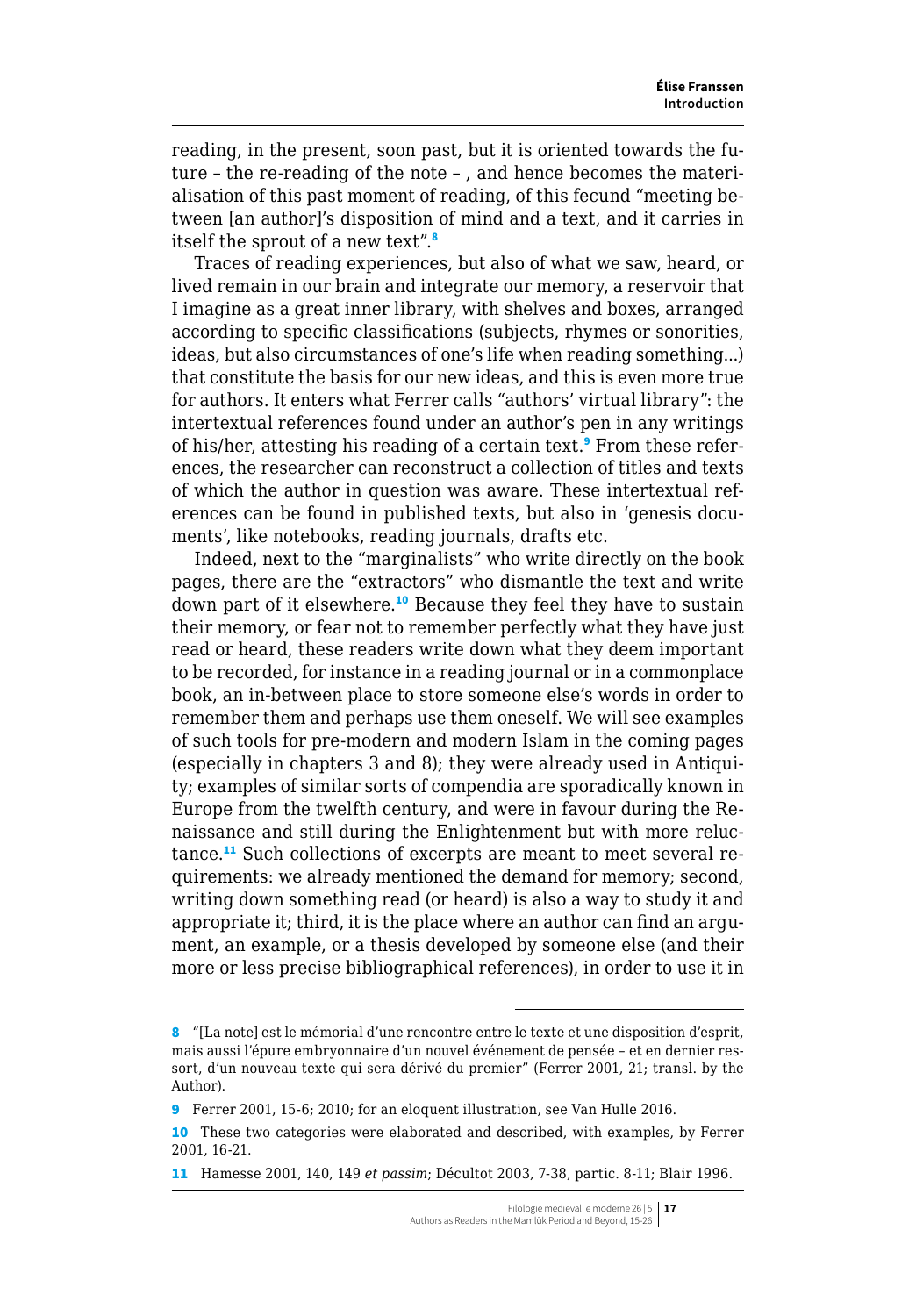his/her own writings after all; fourth, such collections, personal, at first, often came to be readers' digests for others: the tendency to read only the commonplace books and not the original works anymore came to be lamented upon during the Enlightenment.<sup>12</sup> Similarly, the writers resorting only to their books of excerpts to compose their own books were mocked and disregarded during the same period, especially in France; but the wind-up merchants kept one as well: they had an ambiguous relation to these tools, ashamed to need one, but at the same time jealous of it and dependent on it.<sup>13</sup> In fact, such tools appeared each time the sum of knowledge available in a certain culture became too heavy and wide for the human brain.<sup>14</sup> This is a cultural convergence.<sup>15</sup>

When preserved, such reading journals are a goldmine of information. Sadly, they are not often identified as such, and thus are not studied.<sup>16</sup> As it happens, they are not easy to study, though. Their contents are often so varied that it can be hard to find an angle of approach. If a mere list of the contents is already useful,<sup>17</sup> it is not sufficient. What is interesting to my eyes is the links between the readings and the writing process. Indeed, for an author, the reason why it is important to record something is sometimes the project, more or less concrete, of writing something (a book, an essay, a poem...) in relation to what was just read. The reading can be the source of inspiration, or the project can condition the reading. Being able to determine what comes first (project of writing or reading) is meaningful and helps retrace the mental process of the author. Generally speaking, reconstructing the *avant-texte*, that is: gathering and organising all the documents in relation to the birth of a text (including the reconstitution of an author's library, physical or virtual) brings us behind the scenes of the writing process and make the genetic interpretation of the creation progress possible:<sup>18</sup> it is one of the main steps of ge-

12 Hamesse 2001, 141.

<sup>13</sup> Décultot 2003, 10-11, 23-7. For instance, Montaigne, Voltaire or Diderot mocked the German scholars following the tradition of excerpting but they did it themselves as well.

<sup>14</sup> Blair 2003; 2010. Examples are known in the Chinese culture as well: the *leishu* are commonplace books, collections of excerpts, see Blair 2007; Elman 2007.

<sup>15</sup> Concept especially used in Prehistory studies, to characterise identical behaviours of different populations that cannot be explained by a direct influence of one population on the other. For instance, see Otte, Noiret, Remacle 2009, *passim*. It has nothing to do with Henry Jenkins' theory about past and present media contents' convergence, which he called "Convergence Culture" (see Jenkins 2006).

<sup>16</sup> This is valid for Islamic manuscripts, and for European manuscripts as well. See Décultot 2003, 26.

<sup>17</sup> Like the one established by Arberry 1961 for several volumes of al-Safadī's reading journal (his *taḏkira*).

<sup>18</sup> De Biasi 2011, 62, 68-70.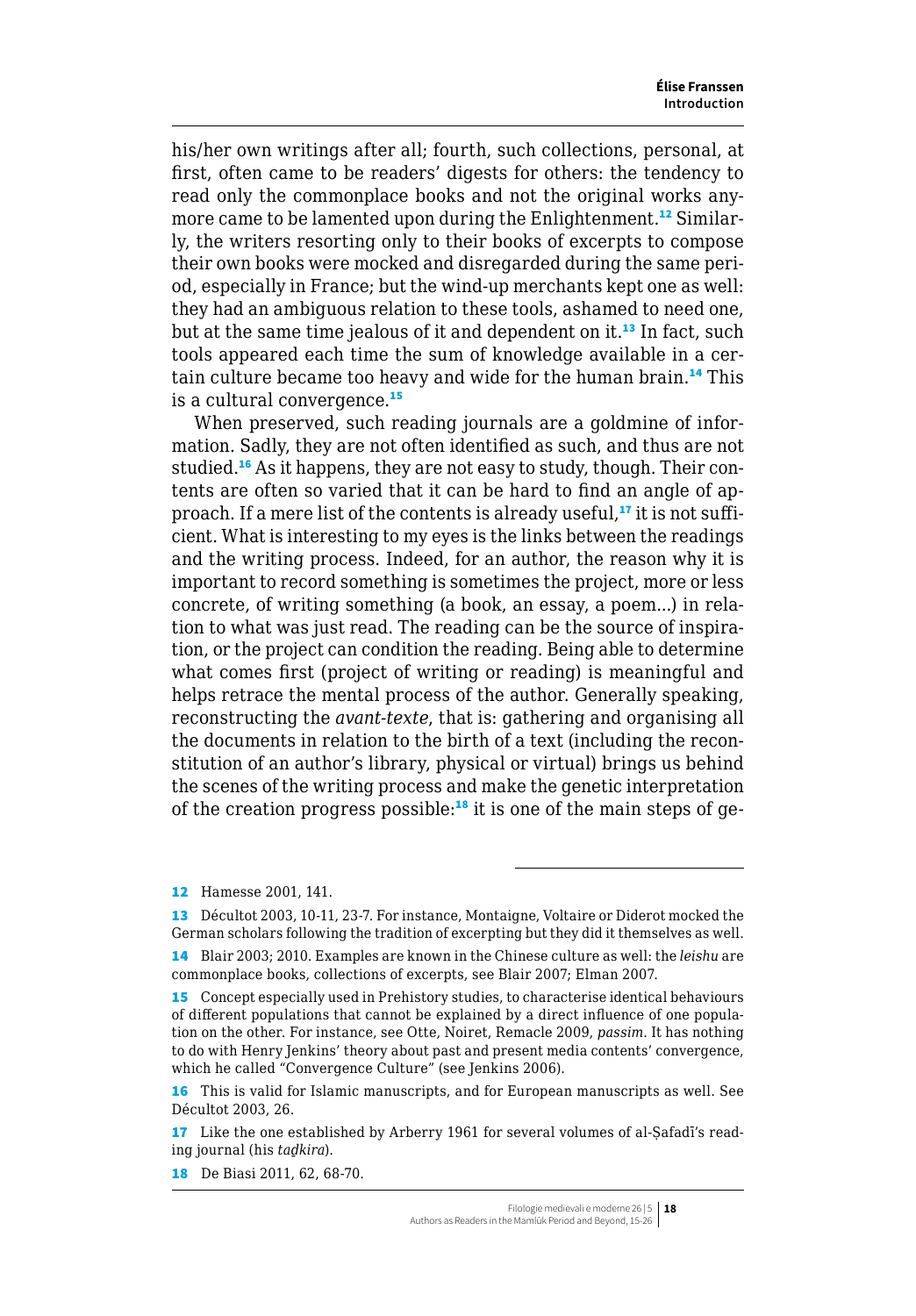netic criticism. Notions of endogenesis (*endogenèse*) and exogenesis (*exogenèse*) were also coined in the frame of genetic criticism.<sup>19</sup> The subject of this book concerns exogenesis: the term is defined as the "selection and appropriation of the sources"<sup>20</sup> while the endogenesis is the writing process, in its different stages of drafting and reviewing. In fact, the genetic criticism aims at analysing the written work in light of its gestation, as a process, documented by a series of documents attesting to it: drafts, but also notebooks, preliminary notes, reading journals, or titles of works read. In the end, with the genetic approach, the birth of the work studied is fully contextualised.

Indeed, when compared to the author's production, the information about an author's readings complements our knowledge of his/ her work. For instance, we get to know if the reading of the sources is concomitant to their use or if an intermediate step is implied, like a notebook or a reading journal (*taḏkira*) as a depository of information or quotations waiting to be used in a future work, like al-Ṣafadī and Esʿad Efendi did (see chapters 3 and 8). It also provides information about the level of 'digestion' of the sources by the author in question: are the texts read cited *verbatim*, as al-Maqrīzī does for the *Testament of Ardašīr* (see chapter 6), or are they paraphrased? Are the original work and actual manuscript cited or not, and if yes, with which degree of precision are they cited?

To do justice to such documents, and to present most of the information available, digital tools prove extremely useful. Two specific projects come to mind as eloquent examples in this regard: the BDMP (Beckett Digital Manuscript Project), which aims at digitally presenting Beckett's manuscripts, together with the documents of the avanttexte and other useful tools;<sup>21</sup> and the BVH (Bibliothèques Virtuelles Humanistes), which gathers together digitalised documents, books and personal manuscripts of the Renaissance, as well as their digital editions and search tools.<sup>22</sup> These examples are inspiring and could be a great source of inspiration for the Arabic manuscript tradition.

If studying authors as readers amounts mostly to dealing with case studies – each author is different and his/her readings can only be dif-

<sup>19</sup> Debray-Genette 1979, cited by De Biasi 2011, 190-1; Van Hulle 2016, 192. The issue 51 of *Genesis* (2020), entitled "Intertextualité-Exogenèse", is worth consulting, notably De Biasi, Gahungu 2020.

<sup>20</sup> De Biasi 2011, 190 (transl. by the Author).

<sup>21</sup> Directed by Dirk Van Hulle and Marc Nixon, see [https://www.beckettarchive.](https://www.beckettarchive.org/) [org/](https://www.beckettarchive.org/).

<sup>22</sup> Directed by Chiara Lastraioli, see <http://www.bvh.univ-tours.fr>.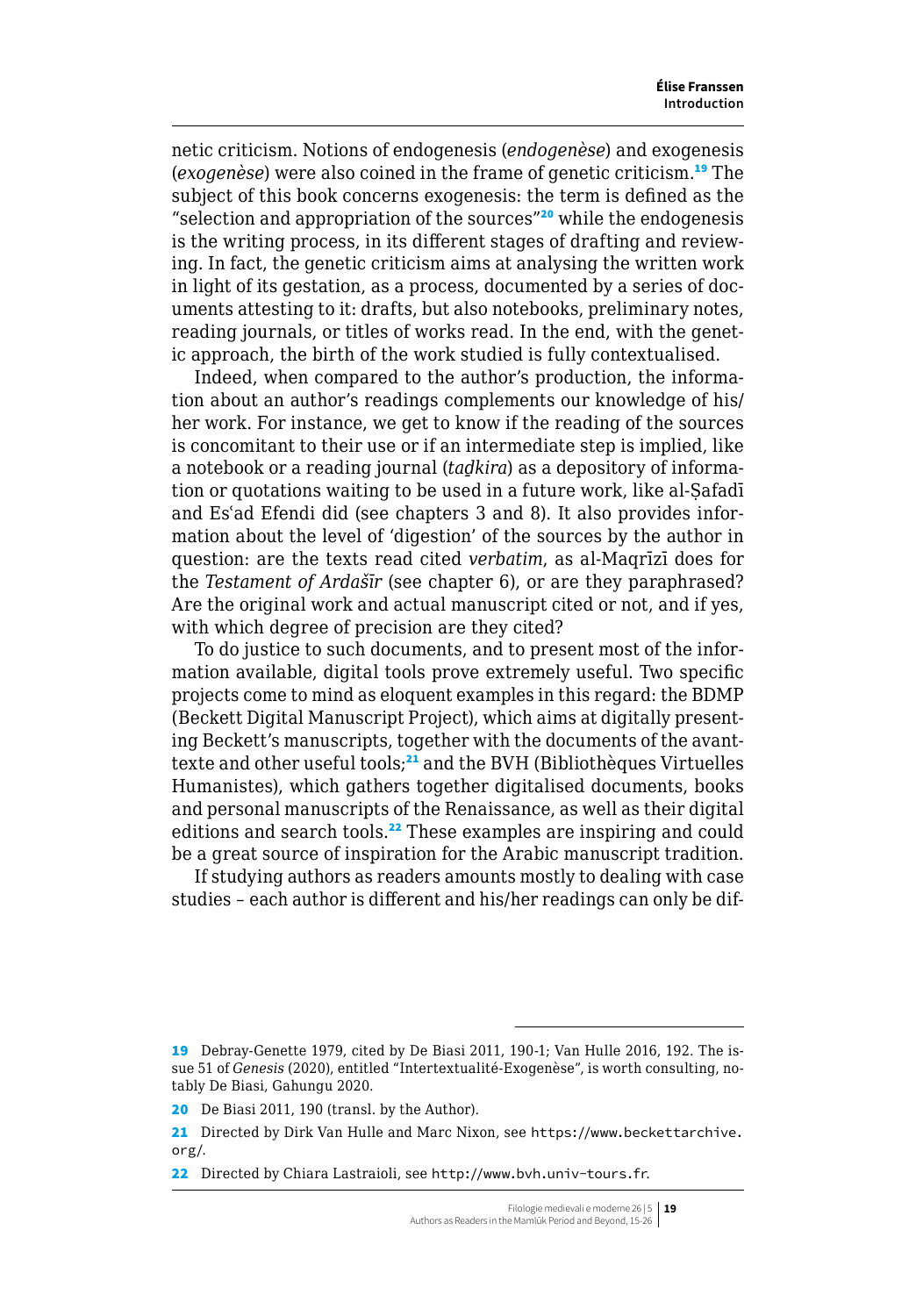ferent as well  $\frac{1}{2}$  it is still possible to widen the scope.<sup>24</sup> What we tried to do with this volume is to show the common points of different authors in their reading practices across time and space to see if general trends and peculiarities would appear.

This is not the first collection of articles about authors' libraries: at least three excellent publications come to mind when thinking of the topic.25 Nevertheless, this thematic volume is different in various regards. First, its scope of study is not limited to modern writers: most of the authors tackled here date back to the pre-modern period. A straightforward consequence of this is the lack of documents. When scholars working on Flaubert or other authors of the twentieth century complain about the immensity of their documentation and the great number of preparatory documents at their disposal for one book, we, scholars working on the pre-modern period in Islam, are extremely lucky if we have both a draft and final stage of a text, or a mention in a reading journal and a quotation in a published work. Second, since we study pre-press societies, the status of fixed text is less evident than in the modern period: even after its publication – in the first sense of the word: after having been rendered public, as attested by audition certificates, for instance – , the text of a given book could change, be augmented, and/or corrected. Third, as already said, multi- and inter-disciplinarity are distinctive features of this volume. Indeed, the idea was to confront authors' practices in terms of reading across time and space. Observing the relation between the reading author and the author read, while reading ourselves the production of the reader-author offers a rich and inspiring *mise en abyme*. It is also the occasion to reflect on our own practices as readers and authors.

We have already mentioned several contributions in the course of this introduction, but I would like to sum up more systematically each of them. After a short glimpse into the antique world by Tiziano Dorandi in his preface, the volume follows a chronological order. Hence, the reader will find as first chapter a contribution about Saladin's state secretary, al-Qāḍī al-Fāḍil (d. 596/1200). Stefan Leder brilliantly shows that al-Qāḍī al-Fāḍil was not simply a clerk composing stereotyped texts for the sultan's chancery, but that he was a real creative author. al-Safadī would have agreed: he was an admir-

\*

<sup>23</sup> This is what the bibliography of European authors show; see D'Iorio, Ferrer 2001; Knoche 2015; Van Hulle, Nixon 2013.

<sup>24</sup> A good example, for the Ottoman world, is Hitzel 1999.

<sup>25</sup> Belin et al. 2018; D'Iorio, Ferrer 2001; Knoche 2015.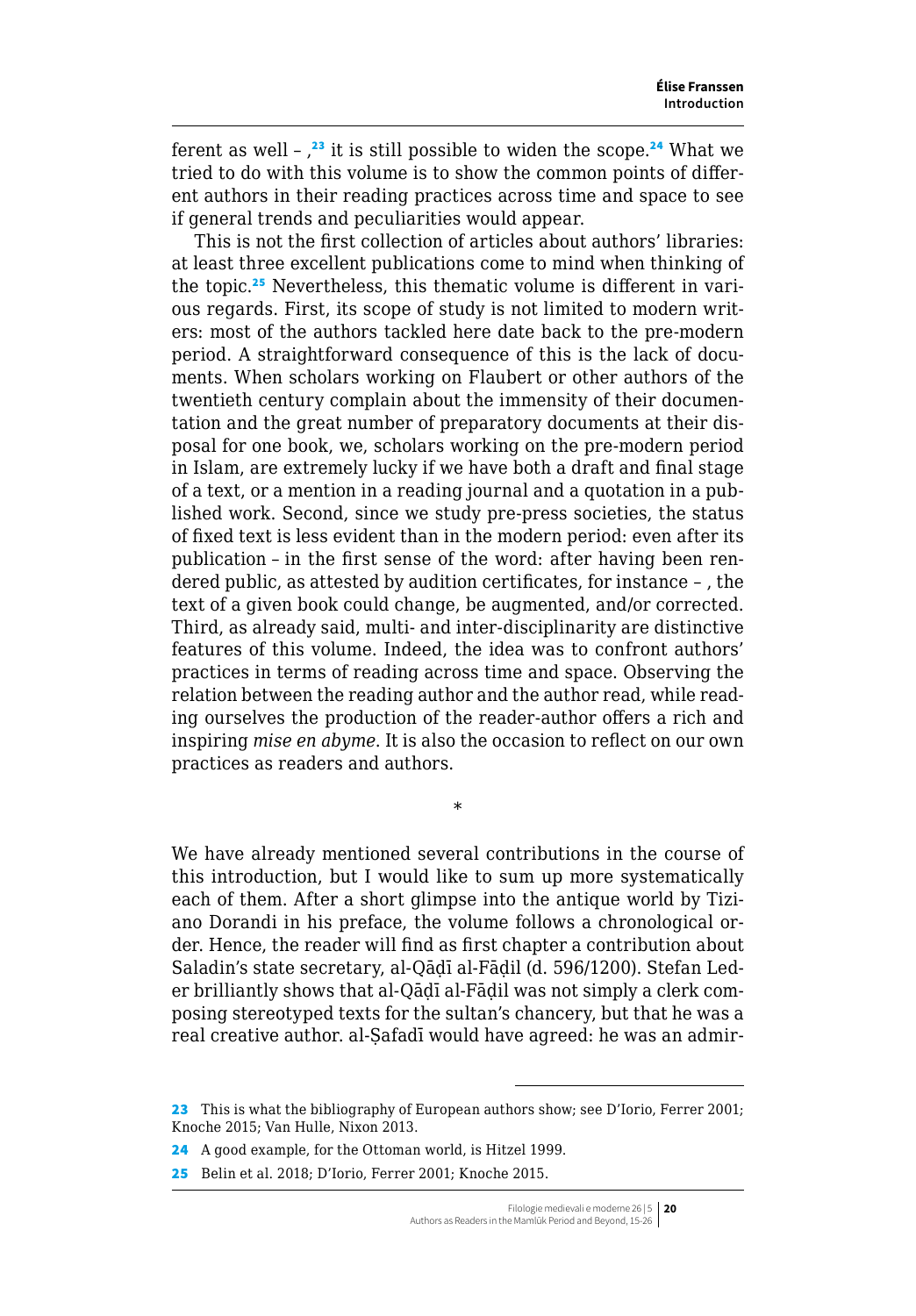er of al-Qāḍī al-Fāḍil's poetry and gathered a collection of his verses (*Muḫtār šiʿr al-Qāḍī al-Fāḍil*, Selections from the Poetry of al-Qāḍī al-Fāḍil"). The readings of al-Qāḍī al-Fāḍil scrutinised here are the letters to which he responded: these are a real source of inspiration for him and the refined style he implemented in his letters of reply resonates with the letter received. In addition, al-Qāḍī al-Fāḍil mentioned other readings of his in his letters, his reply letters becoming both a source of information about his skills as an author and his tastes as a reader.

The mere analysis of an author's production can also provide a wealth of information about his readings. For instance, in chapter 2, Mehdi Berriah offers an analysis of Ibn Taymiyya's (d. 728/1328) readings and of his uses of the latter. The great scholarly culture of Ibn Taymiyya is shown by the wide variety of sources mastered and used wisely by him. The focus is methodological here: the reading is approached through its results in the theologian's works. This contribution shows different things. First, Ibn Taymiyya's tremendous knowledge of the texts is revealed by several examples. Second, we see his exceptional capacity in using any text if it is useful for his argumentation: Ibn Taymiyya did not confine himself to the *ḥanbalī* corpus; on the contrary, he pulled out all the stops to make his point. It shows his independence and his critical and analytical ability. It also implies that he was reading a lot. These matters of fact make Berriah think Ibn Taymiyya must have used tools like *taḏkira*s (reading journals), notebooks, summaries, and/or indexes. We hope to discover any material trace of them one day.

In the case of al-Ṣafadī (d. 764/1363), several volumes of his *taḏkira* reached us, both holograph manuscripts and scribal copies. al-Ṣafadī's *taḏkira* is the subject of the second part of the third chapter of this volume, devoted to the scholar al-Ṣafadī as a reader (by the Author of this introduction). al-Ṣafadī's *taḏkira* is contextualised in the Islamic tradition. Its extent and contents are described. The various types of texts featured in it are excerpts of readings, texts heard (mainly poetry or riddles), first drafts of his works, or parts of the latter, and documents composed in the frame of his professional activity as chancery secretary. The first part of the article deals with the ownership and consultation marks that al-Safadī left on the title page of various manuscripts. These number fifteen in the current state of research. All of them are described, as well as the manuscripts bearing them and the use al-Ṣafadī did of these readings and note-takings. al-Ṣafadī's son's library is also tackled, since, as far as we know now, it is only composed of books inherited from his father. The third part of the article concerns al-Safadī's inner library, materialised by the manuscripts of other authors' texts he copied and by his own holograph manuscripts. All of this information provides us with a clearer image of al-Ṣafadī, a scholar whose methodology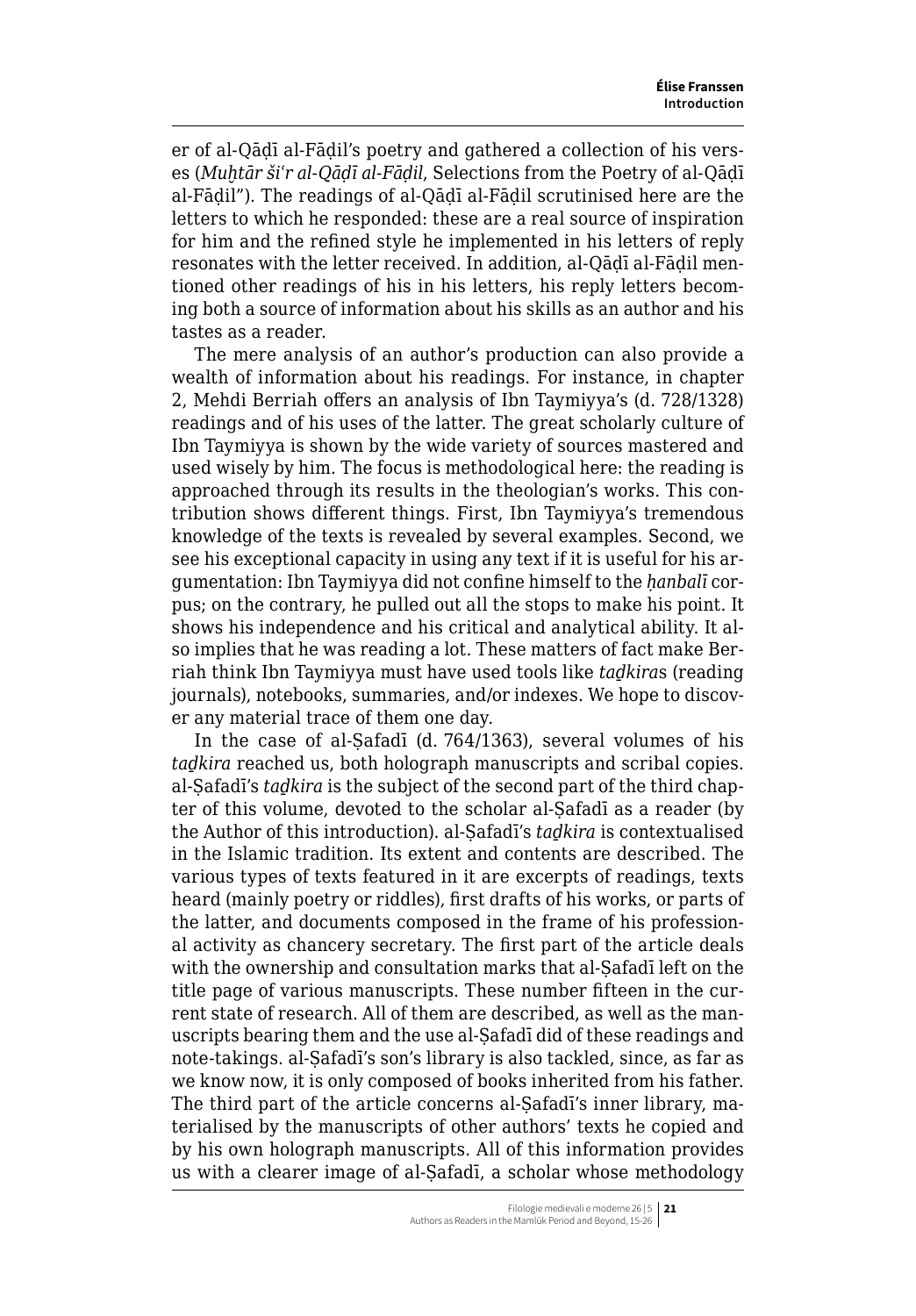is not so different from ours, a scholar who takes notes and cites his sources, whose reading agenda is dictated by scholarly and professional activities.

al-Ṣafadī's working method is also approached by Yehoshua Frenkel, in his article about Tāǧ al-Dīn al-Subkī's and Ḫalīl b. Aybak al-Safadī. What should be the historian's methodology according to al-Subkī is explained and examples of cooperation between al-Subkī and al-Ṣafadī are displayed. The master-disciple relationship is thus put forward and the book is shown as 'an open enterprise': it can be emended and/or augmented by others in the course of study sessions.

With chapter five, we cross the Mediterranean. Michèle Goyens leads us to the court of King Charles V (d. 1380) where a skilful and conscientious translator, the king physician Evrart de Conty, was busy with the Middle-French translation of a pseudo-Aristotelian text: the *Problemata*. The draft of the second version of his translation has been preserved. This manuscript is extremely rich, since it contains various marginalia showing the translator at work. These demonstrate his critical mind towards the source text (the Latin translation by Bartholomew of Messina) and its commentary by Pietro de Abano at his disposition, and his struggles, hesitations, and creativity to render the technical terms and concepts in a non-intellectual language. Besides, it is the occasion to mention the diglossia at stake in the Middle Ages. In the end, Evrart de Conty appears not only as a careful and creative translator but also as an author of various comments inspired by his reading of the source text and above all, by Pietro de Abano's commentary. Some of these comments were introduced inside his translation thus forming part of the text for the later reader. Goyens finally underlines the usefulness of digital editions to render the richness of this kind of document.

Chapter six returns to the Arabic world, and more specifically, to the Mamlūk sultanate. Frédéric Bauden continues his exploration of al-Maqrīzī's (d. 845/1442) writings, , life and activities investigating this time al-Maqrīzī's readings and their relation to his contemporary scholarly production, as well as his marginalia. This study sheds light on a variety of subjects: book circulation (which works were accessible to al-Maqrīzī?), author's methodology (when did al-Maqrīzī consult the books? What did he retain from them? How did he use them?) and networking (from whom did he borrow the books?). The marginalia consist of corrections, additions or comments, and provide information about his understanding and rating of the texts he read. The article is richly illustrated and documented.

al-Maqrīzī is the author studied in chapter seven as well. Jaakko Hämeen-Anttila offers us the analysis of al-Maqrīzī's account of the *Testament of Ardašīr* in his *Ḫabar ʿan al-bašar*. Since we have the very manuscript al-Maqrīzī read – Miskawayhi's *Taǧārib* – as a source of information for this event, and the holograph of the vol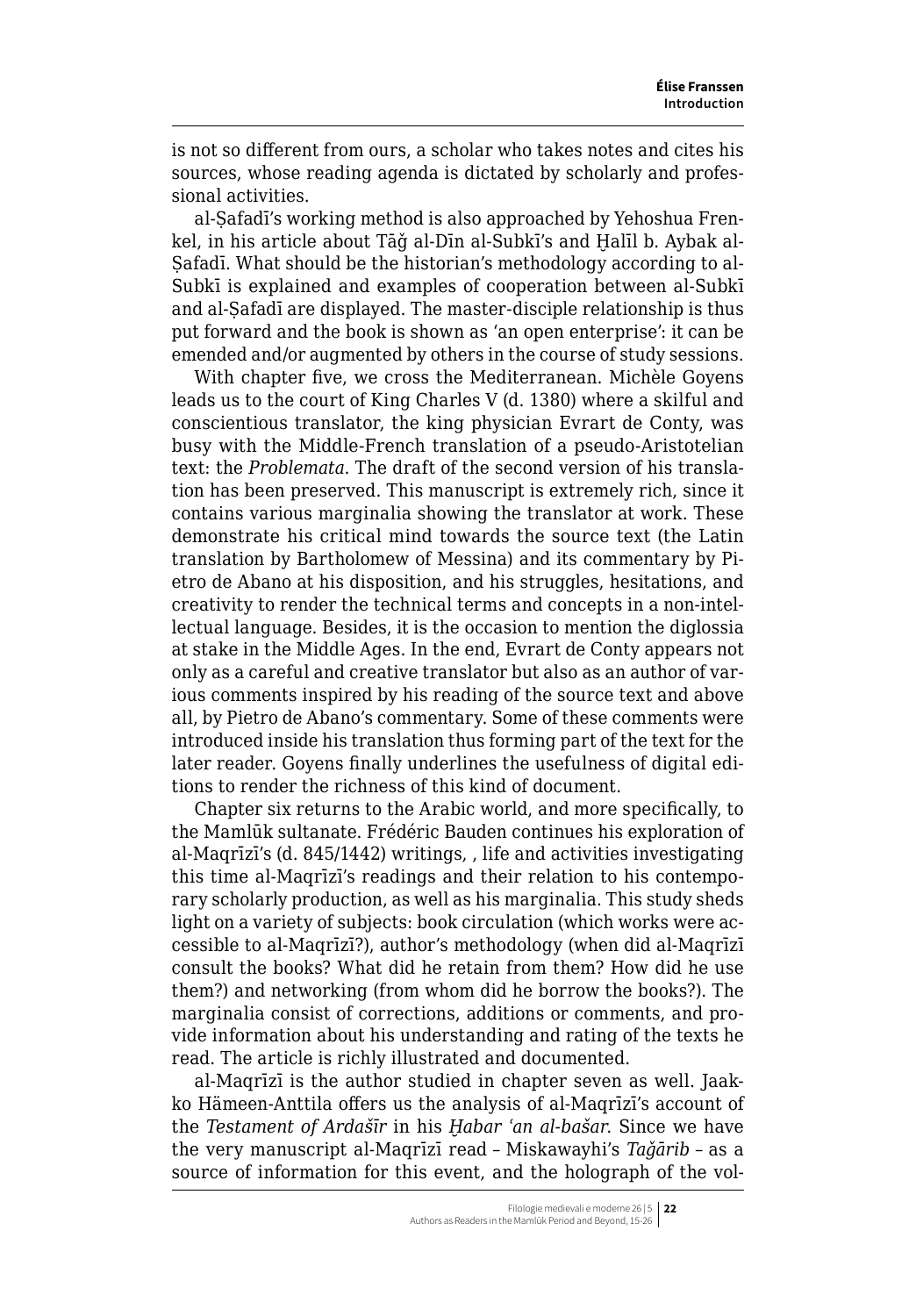ume of the *Ḫabar* where the event is featured, we can see al-Maqrīzī at work. It appears in this case that, in general, al-Maqrīzī quoted his source *verbatim*, as a faithful transmitter of the text read, except when the source text was corrupted and did not make sense, or when al-Maqrīzī misunderstood it; then, his rewriting of the text read is illuminating and provides great information about his way of thinking.

In the last chapter of this volume, Nazlı Vatansever leads us to the nineteenth-century Ottoman sultanate. We follow the readings of an important intellectual and statesman of the time, Esʿad Efendi, thanks to his *mecmūʿa*. This personal notebook gathers excerpts of texts he read, but also first drafts of works of his and lists of books used to compose some of his own works. It is the perfect tool to approach Esʿad Efendi as a reader and to follow his writing activity, in parallel to his readings. Besides, his readings are influenced by the evolution of his career and the *mecmūʿa* thus appears as a mirror of various facets of the man.

## **Bibliography**

- Açıl, B. (2015). *Osmanlı Kitap Kültürü: Cârullah Efendi Kütüphanesi ve Derkenar Notları* (Ottoman Book Culture: Cārullah Efendi's Library and Marginal Notes). Ankara: Nobel, ILEM Library.
- Arberry, A.J. (1961). "A Great Anthology". *The Islamic Quarterly*, VI(3), 107-17.
- Behrens-Abouseif, D. (2018). *The Book in Mamluk Egypt and Syria (1250-1517). Scribes, Libraries and Market*. Leiden: Brill.
- Belin, O.; Mayaux, C.; Verdure-Mary, A. (éds) (2018). *Bibliothèques d'écrivains: Lecture et création, histoire et transmission*. Torino: Rosenberg & Sellier. <http://doi.org/10.4000/books.res.1721>.
- Blair, A. (1996). "Bibliothèques portables : les recueils de lieux communs dans la Renaissance tardive". Baratin, M.; Jacob, C. (éds), *Le pouvoir des bibliothèques : la mémoire des livres en Occident*. Paris: Albin Michel, 84-106.
- Blair, A. (2003). "Reading Strategies for Coping with Information Overload *ca*. 1550-1700". *Journal of the History of Ideas*, 64(1), 11-28.
- Blair, A. (2007). "Le florilège latin comme point de comparaison". Bretelle-Establet, Chemla 2007, 185-204.
- Blair, A. (2010). *Too Much to Know: Managing Scholarly Information Before the Modern Age*. New Haven: Yale University Press.
- Bretelle-Establet, F.; Chemla, K. (éds) (2007). *Extrême-Orient, Extrême-Occident*. Vol. 1, *Qu'était-ce qu'écrire une encyclopédie en Chine ? / What Did It Mean to Write an Encyclopedia in China ?* Paris: Presses Universitaires de Vincennes.
- Cavallo, G.; Carrié, J.-M. (2010). *Lecture, livres, bibliothèques dans l'Antiquité tardive: colloque international* (Paris, INHA, 16-17 avril 2010). Turnhout: Brepols.
- Cavallo, G.; Chartier, R. (2001). *Histoire de la lecture dans le monde occidental*. Paris: Seuil.
- De Biasi, P.-M. (2011). *Génétique des textes*. Paris: CNRS éditions.
- De Biasi, P.-M.; Gahungu, C. (2020). "La dynamique de l'exogenèse", in "Intertextualité – Exogenèse", *Genesis*, 51, 7-10.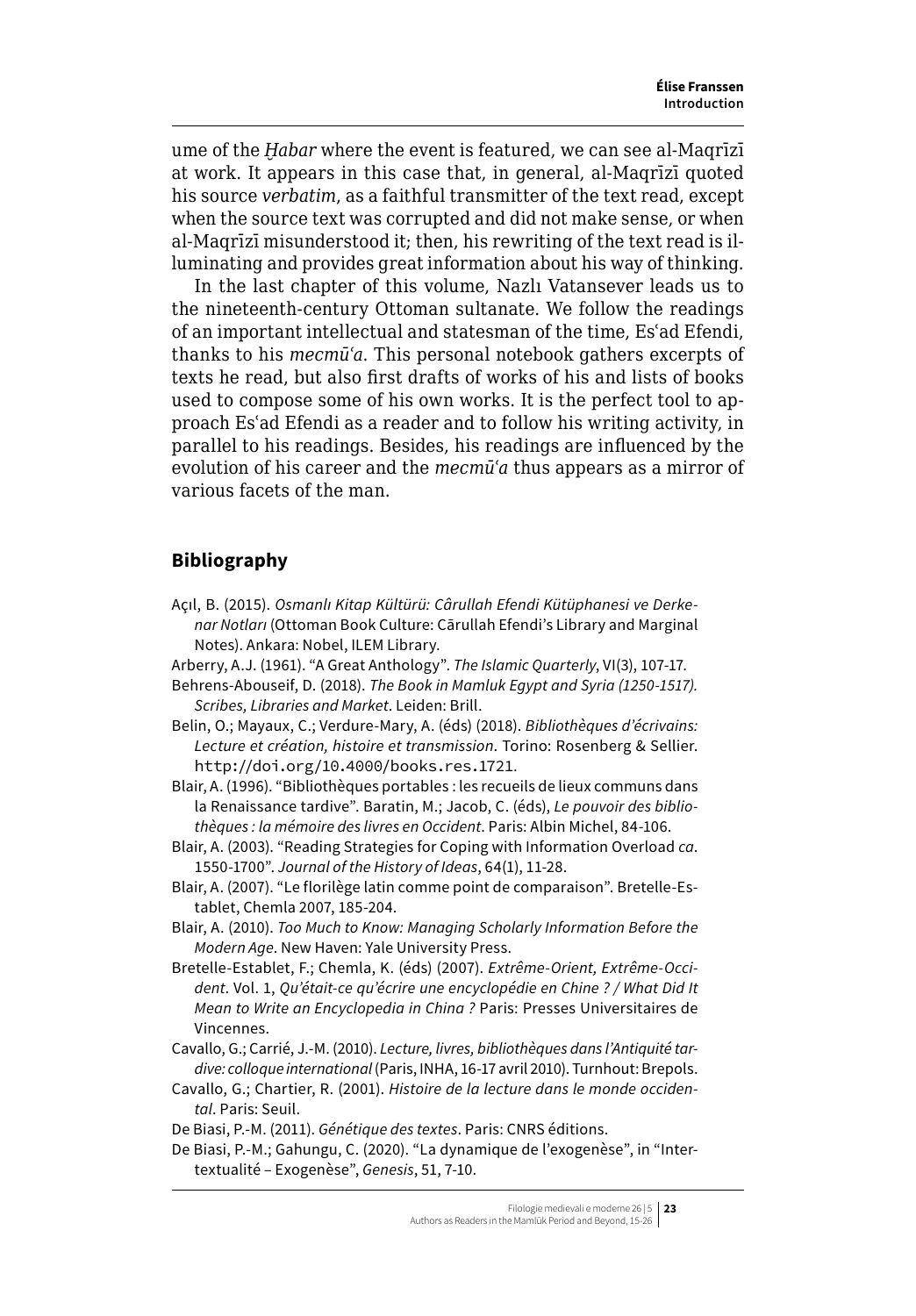- Debray-Genette, R. (1979). "Genèse et poétique : le cas Flaubert". Aragon, L.; Debray-Genette, R.; Quémar, C.; Bellemin-Noël, J.; Brun, B.; Mitterand, H. (éds), *Essais de critique génétique*. Paris: Flammarion, 21-67.
- Décultot, É. (2003). *Lire, copier, écrire. Les bibliothèques manuscrites au XVIIIe siècle*. Paris: CNRS Éditions.
- D'Hulster, K. (2020). *Browsing Through the Sultan's Bookshelves. Towards a Reconstruction of the Library of the Mamluk Sultan Qāniṣawh al-Ghawrī (r. 906- 922/1501-1516)*. Bonn: Bonn University Press.

D'Iorio, P.; Ferrer, D. (éds) (2001). *Bibliothèques d'écrivains*. Paris: CNRS Éditions.

- Elman, B. (2007). "Collecting and Classifying: Ming Dynasty Compendia and Encyclopedias (*Leishu*)". Bretelle-Establet, Chemla 2007, 131-57.
- Ferrer, D. (2001). "Introduction. Un imperceptible trait de gomme de tragacanthe". D'Iorio, Ferrer 2001, 7-27.
- Ferrer, D. (2010). "Bibliothèques réelles et bibliothèques virtuelles". *Quarto, Zeitschrift des Schweizerischen Literaturarchivs*, 30-31, 15-8.
- Genette, G. (1982). *Palimpsestes. La littérature au second degré*. Paris: Éditions du Seuil.
- Grafton, A. (2001). "Le lecteur humaniste". Cavallo, Chartier 2001, 221-63.
- Haarmann, U. (1984). "The Library of a Fourteenth Century Jerusalem Scholar". *Der Islam*, 61, 327-33.
- Hamesse, J. (2001). "Le modèle scolastique de la lecture". Cavallo, G.; Chartier, R. (éds), *Histoire de la lecture dans le monde occidental*. Paris: Seuil, 131-52.
- Hermand, X.; Renard, É.; Van Hoorebeeck, C. (éds) (2014). *Lecteurs, lectures et groupes sociaux au Moyen Âge = Actes de la journée d'étude organisée par le Centre de recherche "Pratiques médiévales de l'écrit" (PraME) de l'Université de Namur et le Département des Manuscrits de la Bibliothèque royale de Belgique* (Bruxelles, 18 mars 2010). Turnhout: Brepols.
- Hirschler, K. (2012). *The Written Word in the Medieval Arabic Lands: A Social and Cultural History of Reading Practices*. Edinburgh: Edinburgh University Press.
- Hirschler, K. (2016). *Medieval Damascus: Plurality and Diversity in an Arabic Library. The Ashrafiya Library Catalogue*. Edinburgh: Edinburgh University Press.
- Hirschler, K. (2020). *A Monument to Medieval Syrian Book Culture. The Library of Ibn ʿAbd al-Hādī*. Edinburgh: Edinburgh University Press.
- Hitzel, F. (éd.) (1999). *Livres et lecture dans le monde ottoman*. Aix-en-Provence: Édisud.
- Jackson, H.J. (2002). *Marginalia: Readers Writing in Books*. New Haven: Yale University Press.
- Jenkins, H.J. (2006). *Convergence Culture: Where Old and New Media Collide*. New York: New York University Press.
- Knoche, M. (ed.) (2015). *Autorenbibliotheken. Erschließung, Rekonstruktion, Wissensordnung*. Wiesbaden: Harrassowitz Verlag.
- Kohlberg, E. (1992). *A medieval Muslim Scholar at Work: Ibn Tawus and His Library*. Leiden; New York: E.J. Brill.
- Liebrenz, B. (2018). "A Medieval Muslim Scholar's Legacy. Ibn Ṭāwūs and the Afterlife of his Library". *Journal of Islamic Manuscripts*, 9, 218-24.
- Mejcher-Atassi, S. (2019). "Unpacking Saʿdallāh Wannūs' Private Library: On the (After)Lives of Books". *Journal of Arabic Literature*, 50-1, 1-28. [https://](https://doi.org/10.1163/1570064x-12341376) [doi.org/10.1163/1570064x-12341376](https://doi.org/10.1163/1570064x-12341376).